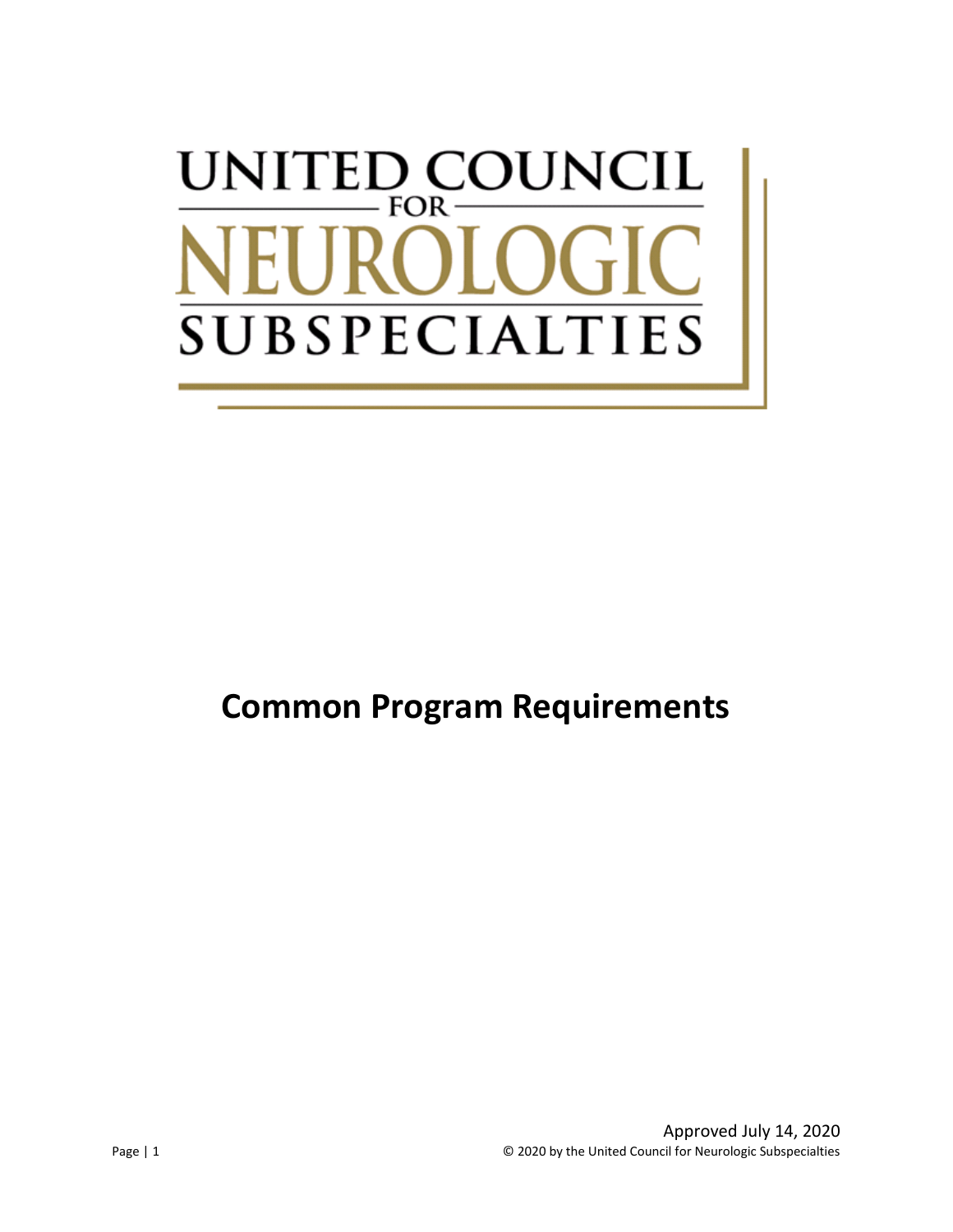### **Table of Contents**

| Ι.   | Introduction                 |                                                                       | 3  |
|------|------------------------------|-----------------------------------------------------------------------|----|
| ΙΙ.  | <b>Institutional Support</b> |                                                                       | 3  |
|      |                              | A. Sponsoring Institution                                             | 3  |
|      |                              | <b>B.</b> Primary Institution                                         | 4  |
|      | C.                           | Participating Institution                                             | 4  |
| III. |                              | <b>Facilities and Resources</b>                                       | 4  |
| IV.  | Faculty                      |                                                                       | 5  |
|      |                              | A. Program Director Qualifications                                    | 5  |
|      | В.                           | Program Director Responsibilities                                     | 5  |
|      |                              | C. Core Faculty Qualifications                                        | 6  |
|      | D.                           | <b>Core Faculty Responsibilities</b>                                  | 6  |
|      | E.                           | <b>Other Faculty</b>                                                  | 6  |
| V.   | <b>Fellow Appointment</b>    |                                                                       | 6  |
|      | А.                           | <b>Duration of Training</b>                                           | 6  |
|      | <b>B.</b>                    | Fellow Eligibility Criteria                                           | 7  |
|      |                              | C. Fellow Complement                                                  | 7  |
| VI.  | <b>Educational Program</b>   |                                                                       | 7  |
|      | А.                           | Role of Program Director and Faculty                                  | 7  |
|      | В.                           | Competencies                                                          | 8  |
|      |                              | C. Didactic Components                                                | 8  |
|      |                              | D. Clinical Components                                                | 8  |
|      | Е.                           | <b>Scholarly Activities</b>                                           | 8  |
|      | F.                           | Fellow Supervision, Clinical Experience and Education, and Well-Being | 9  |
| VII. | Evaluation                   |                                                                       | 9  |
|      | А.                           | <b>Fellow Evaluation</b>                                              | 9  |
|      | В.                           | <b>Faculty Evaluation</b>                                             | 10 |
|      | C.                           | <b>Program Evaluation and Outcomes</b>                                | 10 |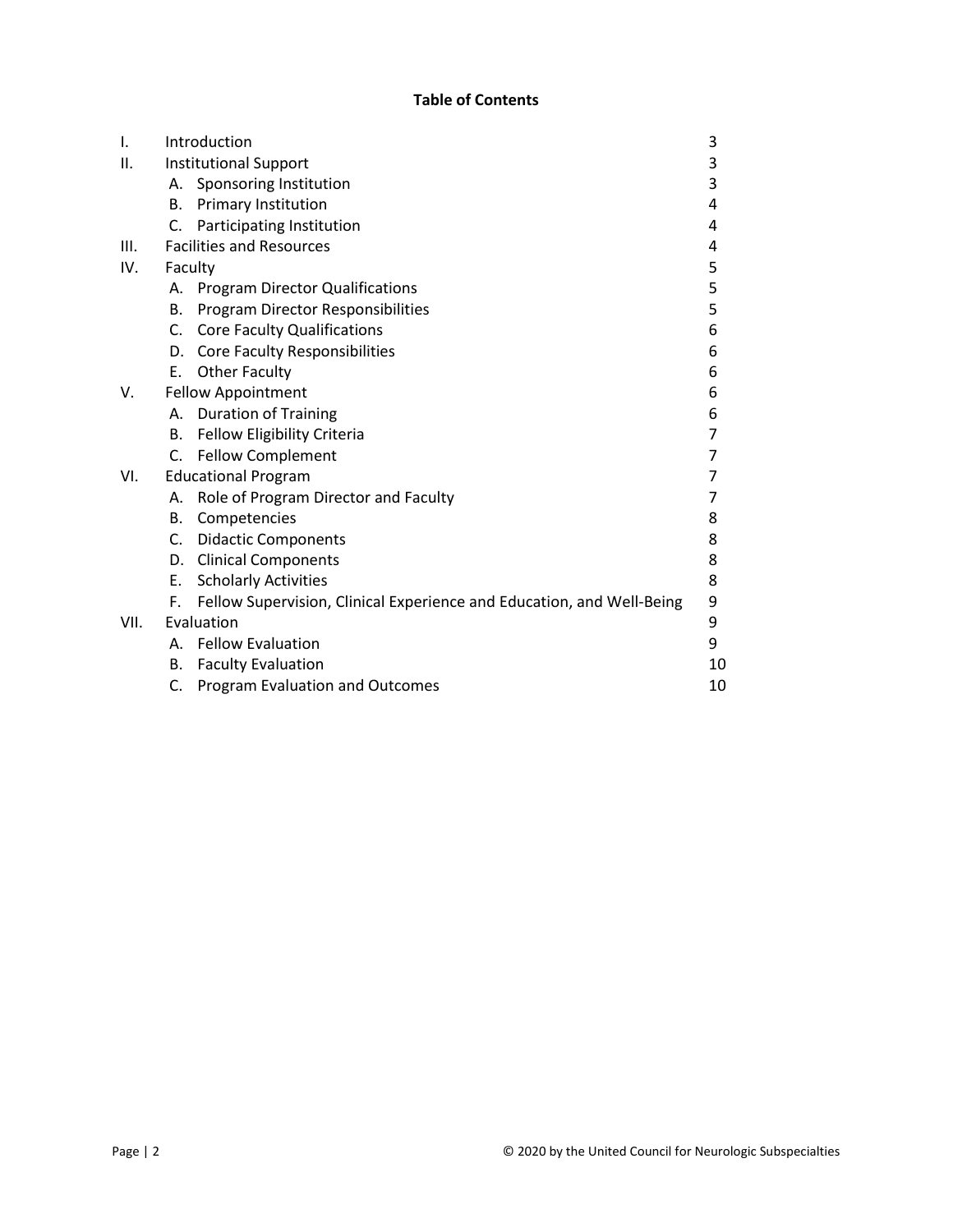#### **Common Program Requirements**

The common program requirements are standards required of accredited programs in all UCNS subspecialties. They are shown in **bold** typeface below. Requirements in regular typeface are defined by each subspecialty.

- **I. Introduction**
	- A. [Description and parameters of Subspecialty]
	- **B. Purpose of the Training Program**
		- **1. The purpose of the training program is to prepare the physician for independent practice in** [Subspecialty]. **This training must be based on supervised clinical work with increasing patient care responsibilities and transition to independent practice over the course of the training program.**
		- **2. The program must require its fellows to obtain competencies in the six core competency areas defined by the Accreditation Council for Graduate Medical Education (ACGME). It is the responsibility of the program to provide precise definitions of specific knowledge, skills, and behaviors, as well as educational opportunities in which the fellow must demonstrate competence in those areas. The program's curricular goals and objectives must correlate to the appropriate ACGME Core Competencies and global learning objectives.**
		- 3. [Additional content as determined by the Subspecialty]
- **II. Institutional Support**

**There are three types of institutions that may comprise a program: 1) the sponsoring institution, which assumes ultimate responsibility for the program and is required of all programs, 2) the primary institution, which is the primary clinical training site and may or may not be the sponsoring institution, and 3) the participating institution, which provides required experience that cannot be obtained at the primary or sponsoring institutions.**

- **A. Sponsoring Institution**
	- **1. The sponsoring institution must be accredited by the ACGME or theCanadian Excellence in Residency Accreditation (CanERA), formerly the Royal College of Physicians and Surgeons of Canada (RCPSC), and meet the current ACGME Institutional Requirements or CanERA General Standards of Accreditation for Institutions with Residency Programs. This responsibility extends to fellow assignments at all primary and participating institutions. The sponsoring institution must be appropriately organized for the conduct of graduate medical education (GME) in a scholarly environment and must be committed to excellence in both medical education and patient care.**
	- **2. A letter demonstrating the sponsoring institution's responsibility for the program must be submitted. The letter must:**
		- **a. confirm sponsorship and oversight of the training program's GME activities,**
		- **b. state the sponsoring institution's commitment to training and education, which includes the resources provided by the sponsoring institution, the primary institution, and/or the departments that support the program director's fulfillment of his or her duties as described in these program requirements, and**
		- **c. be signed by the designated institution official of the institution as defined by ACGME or postgraduate dean as defined by r CanERA.**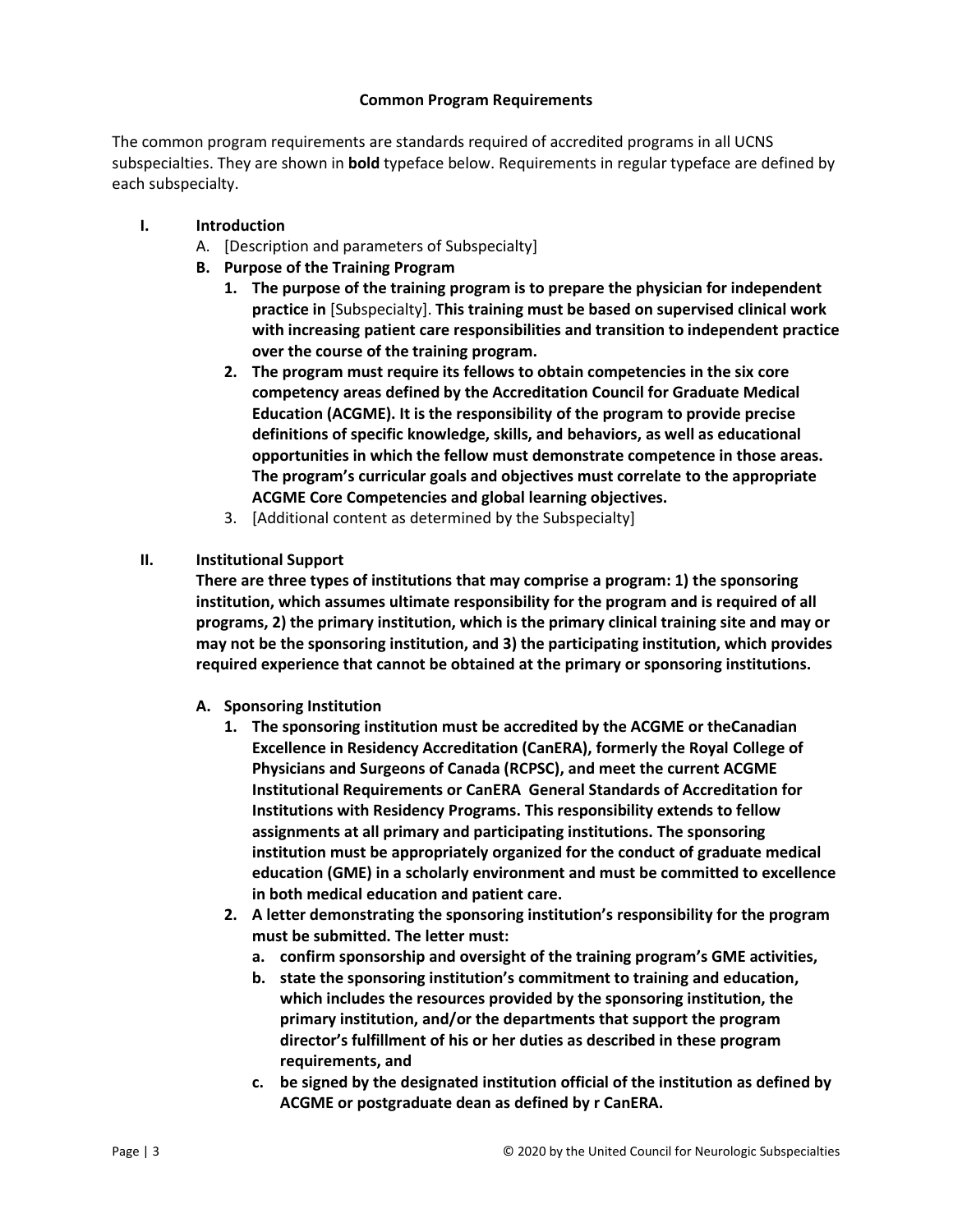- **3. Institutional support and oversight are further demonstrated by the required designated institution official/postgraduate dean signature on all program accreditation and reaccreditation applications and annual report submissions.**
- **B. Primary Institution**
	- **1. Assignments at the primary institution must be of sufficient duration to ensure a quality educational experience and must provide sufficient opportunity for continuity of care. The primary institution must demonstrate the ability to promote the overall program goals and support educational and peer activities.**
	- **2. A letter from the appropriate department chair(s) at the primary institution must be submitted. The letter must:**
		- **a. confirm the relationship of the primary institution to the program,**
		- **b. state the primary institution's commitment to training and education, and**
		- **c. list specific activities that will be undertaken, supported, and supervised at the primary institution.**
- **C. Participating Institutions**
	- **1. Assignments to participating institutions must be based on a clear educational rationale, must have clearly stated learning objectives and activities, and should provide resources not otherwise available to the program. When multiple participating institutions are used, there should be assurance of the continuity of the educational experience.**
	- **2. Assignments at participating institutions must be of sufficient duration to ensure a quality educational experience and should provide sufficient opportunity for continuity of care. All participating institutions must demonstrate the ability to promote the overall program goals and support educational and peer activities.**
	- **3. If a participating institution is used, a participating institution letter must be submitted. The letter must:**
		- **a. confirm the relationship of the participating institution to the program,**
		- **b. state the participating institution's commitment to training and education,**
		- **c. list specific activities that will be undertaken, supported, and supervised at the participating institution, and**
		- **d. be signed by the appropriate official, e.g., department chair or medical director, of the participating institution.**
- **III. Facilities and Resources**
	- **A. Each program must demonstrate that it possesses the facilities and resources necessary to support a quality educational experience.**
		- **1. Additional professional, technical, and administrative personnel must be provided to adequately support the fellowship training program in attaining its educational and administrative goals.**
		- **2. In programs not situated in a department of neurology, evidence must be provided that demonstrates fellows have access to neurological services** [defined by the Subspecialty]**.**
		- 3. [Subspecialties may stipulate additional required facilities and resources, including, but not limited to: office space, meeting and classroom space, library and reference facilities, access to laboratories or particular equipment, and exam and patient facilities.]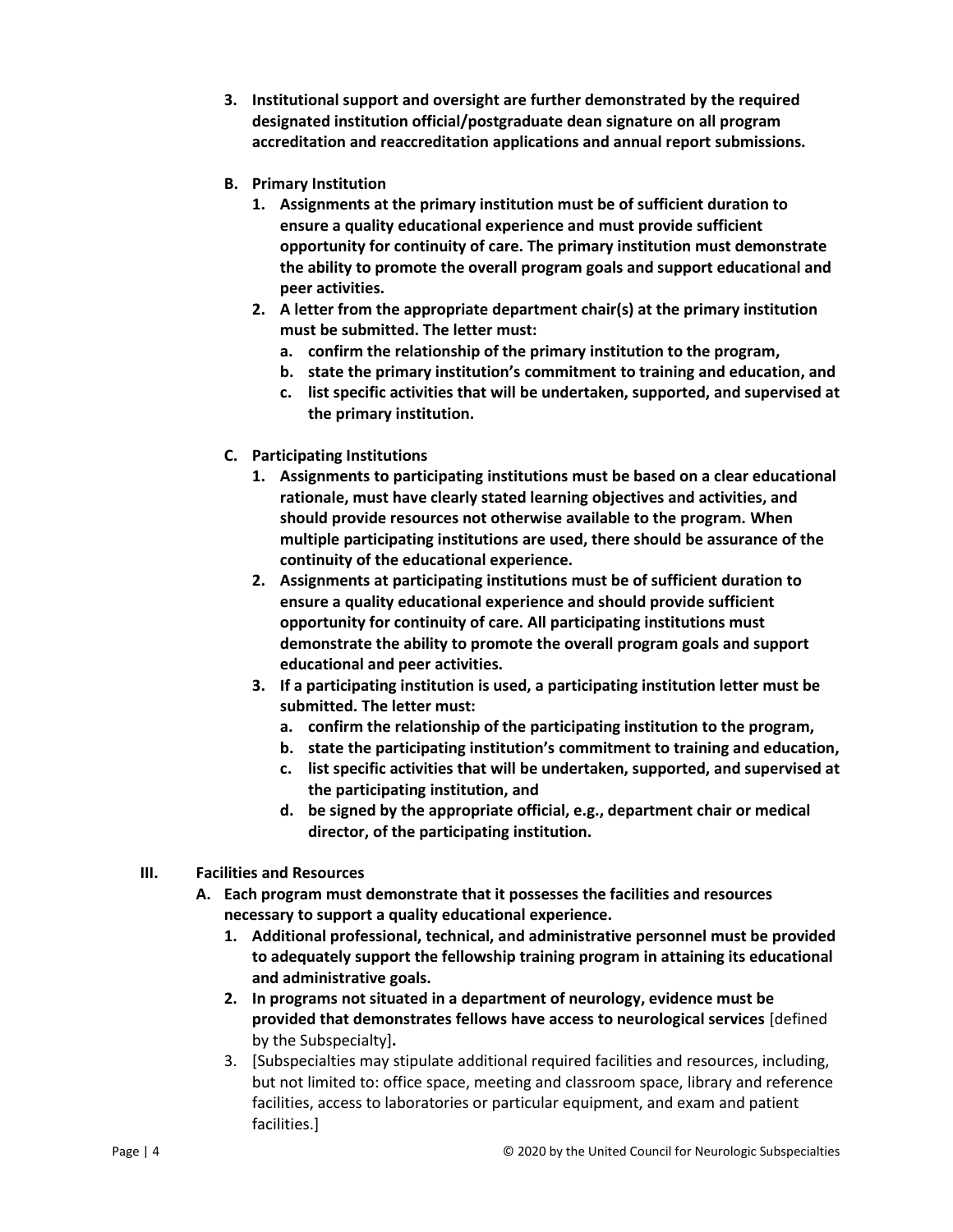#### **IV. Faculty**

**The faculty of accredited programs consists of: 1) the program director, 2) core faculty, and 3) other faculty. Core faculty are physicians who oversee clinical training in the subspecialty. The program director is considered a core faculty member when determining the fellow complement. Other faculty are physicians and other professionals determined by the Subspecialty to be necessary to deliver the program curriculum. The program director and faculty are responsible for the general administration of the program and for the establishment and maintenance of a stable educational environment. Adequate durations of appointments for the program director and core faculty members are essential for maintaining such an environment. The duration of appointment for the program director must provide for continuity of leadership.**

- **A. Program Director Qualifications**
	- **1. There must be a single program director responsible for the program. The person designated with this authority is accountable for the operation of the program and he or she should be a member of the faculty or medical staff of the primary institution.**
	- **2. The program director must:**
		- **a. possess requisite specialty expertise as well as documented educational and administrative abilities and experience in his or her field,**
		- **b. be certified by the American Board of Medical Specialties (ABMS), RCPSC, or College of Family Physicians of Canada (CFPC) in** [as specified by the Subspecialty],
		- **c. possess a current, valid, unrestricted, and unqualified license to practice medicine in the state or province of the program, and**
		- **d. if UCNS certification is offered in the subspecialty, be certified, and maintain certification, in** [insert appropriate Subspecialty] **by the UCNS.**
			- **i. New programs without a certified program director may apply for accreditation, as long as the application contains an attestation that the program director will become certified at the next available opportunity, which includes certification through the UCNS faculty diplomate pathway. The attestation must contain a statement that the program understands that should the program director fail to achieve certification, the program must immediately submit a program change request appointing an appropriately qualified program director.**
			- ii. [If UCNS certification is not offered in the subspecialty, the Subspecialty must identify additional qualifications to determine the program director's qualifications to serve as program director, e.g., other certifications, CME/practice time requirements, etc.]
- **B. Program Director Responsibilities**
	- **1. The program director must:**
		- **a. oversee and organize the activities of the educational program in all institutions participating in the program including selecting and supervising the faculty and other program personnel at each institution, and monitoring appropriate fellow supervision and evaluation at all institutions used by the program,**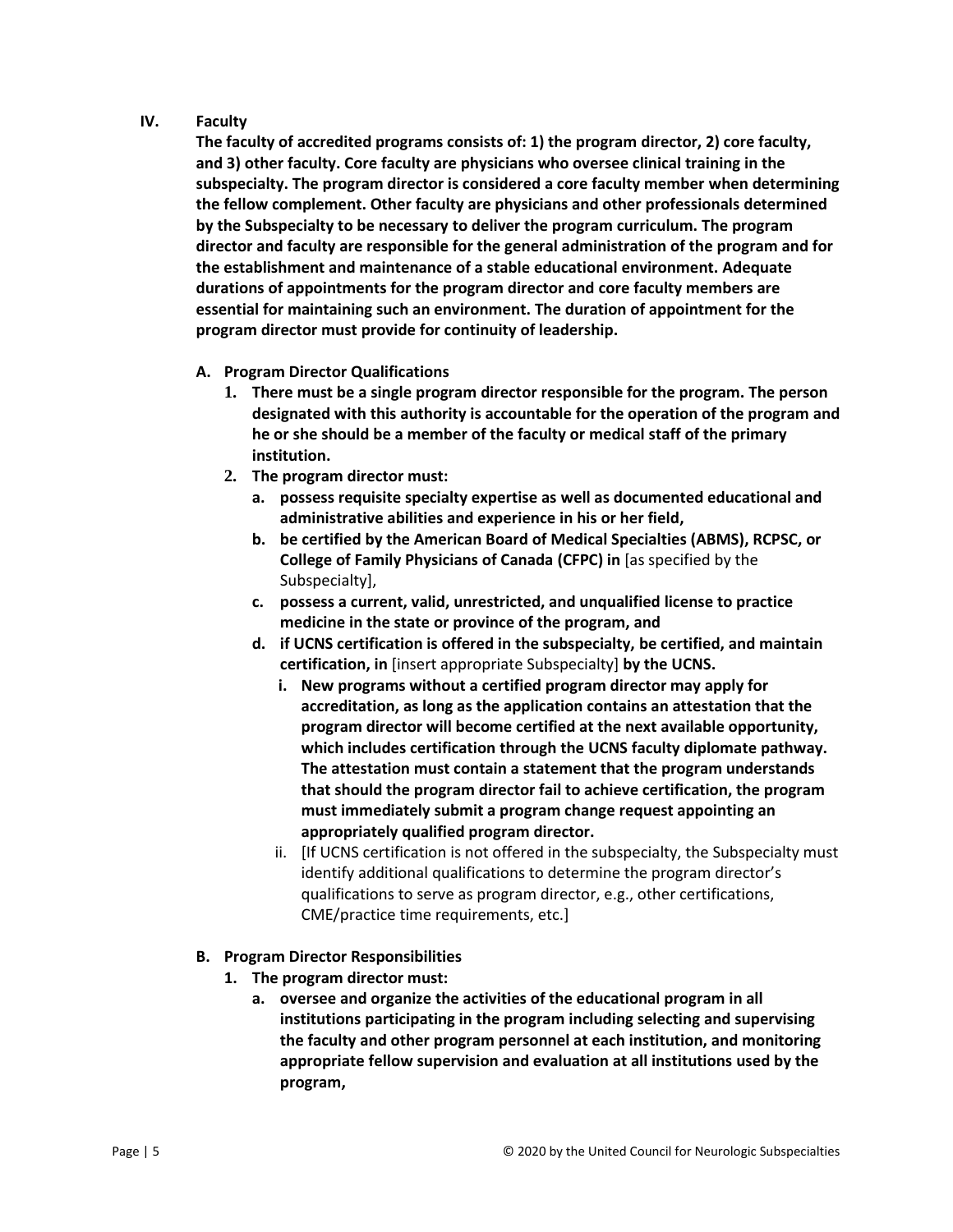- **b. prepare accurate statistical and narrative descriptions of the program as requested by the UCNS, as well as update the program and fellow records annually,**
- **c. ensure the implementation of fair policies and procedures, as established by the sponsoring institution, to address fellow grievances and due process in compliance with the ACGME's or CanERA's institutional requirements,**
- **d. monitor fellow stress, including mental or emotional conditions inhibiting performance or learning, and drug- or alcohol-related dysfunction, and**
- **e. obtain prior approval of the UCNS for changes in the program that may significantly alter the educational experience of the fellows. Upon review of a proposal for a program change, the UCNS may determine that additional oversight or a site visit is necessary. Examples of changes that must be reported include:**
	- **1) change in the program director,**
	- **2) the addition or deletion of sponsoring, primary, or participating institution(s),**
	- **3) change in the number of approved fellows, and**
	- **4) change in the format of the educational program.**
- **C. Core Faculty Qualifications**
	- **1. Each core faculty member must:** 
		- **a. possess requisite specialty expertise as well as documented educational and administrative abilities and experience in his or her field,**
		- **b. be currently certified by the ABMS, RCPSC, or CFPC in** [as specified by the Subspecialty. The Subspecialty may also require UCNS certification.],
		- **c. possess a current, valid, unrestricted, and unqualified license to practice medicine in the state or province of the program, and**
		- **d. be appointed in good standing to the faculty of an institution participating in the program.**
	- **2. The core faculty must include at least one neurologist. The neurologist may also be the program director.**
- **D. Core Faculty Responsibilities**
	- **1. There must be a sufficient number of core faculty members with documented qualifications at each institution participating in the program to instruct and adequately supervise all fellows in the program.**
	- **2. Core faculty members must:**
		- **a. devote sufficient time to the educational program to fulfill their supervisory and teaching responsibilities,**
		- **b. evaluate the fellows they supervise in a timely manner, and**
		- **c. demonstrate a strong interest in the education of fellows, demonstrate competence in both clinical care and teaching abilities, support the goals and objectives of the educational program, and demonstrate commitment to their own continuing medical education by participating in scholarly activities.**
- E. Other Faculty

[The Subspecialty may identify additional required faculty, including both physicians and non-physicians, who supplement the core faculty. These may include, but are not limited to, physicists, nurse practitioners, social workers, and clinical researchers. The appropriate qualifications for these additional faculty members must be identified.]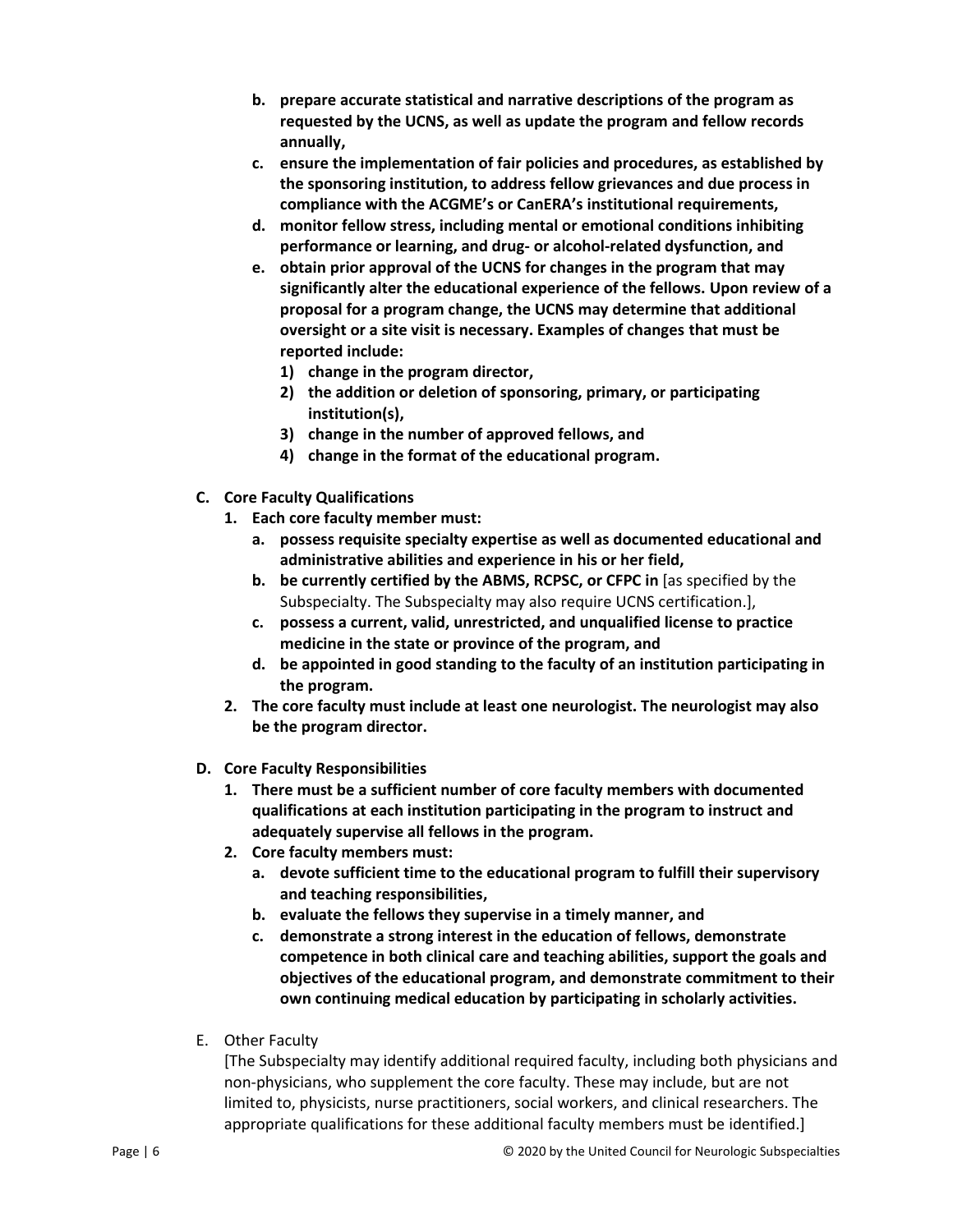#### **V. Fellow Appointment**

#### **A. Duration of Training**

- **1. Fellowship programs must be no less than** [Subspecialty defines: must be no less than 12 months of clearly identifiable training]**, the entirety of which must be spent in patient-oriented** [Subspecialty] **education. At least 80% of the fellow's time must be spent in supervised training activities in the practice of** [Subspecialty]**, including didactic and clinical education specific to the subspecialty, electives, and scholarly activities.**
- **2. Flexible Fellowships**
	- **a. Programs may offer flexible fellowships for a variety of reasons, including, but not limited to: combined clinical/research fellowships or to allow fellows opportunities for work/life balance. Programs that combine clinical and research training (clinician-scientist fellowship program) may be up to 36 months in duration for a one-year program and 48 months for a two-year program. At least** [minimum number of months defined by Subspecialty from above] **full months of this extended-program period must be spent in patientoriented** [Subspecialty] **clinical, educational, and scholarly activity, the distribution of which across this extended period is at the program's discretion.**
- 3. [Subspecialties may stipulate any additional criteria regarding how that time should be allotted, e.g., contiguous training.]
- **B. Fellow Eligibility**
	- **1. The fellow must possess a current valid and unrestricted license to practice medicine in the United States or its territories or Canada.**
	- **2. The fellow must be a graduate of a residency program in neurology** [or other specific program types specified by the Subspecialty] **accredited by the ACGME, RCPSC, orCanERA.**
	- **3. The fellow must be board certified or eligible for certification by the ABMS, RCPSC, or CFPC in** [as specified by the Subspecialty]**.**

#### **C. Fellow Complement**

**The fellow complement is the number of fellows allowed to be enrolled in the program at any given time, e.g., across all training years.** 

- **1. There must be at least [#] core faculty member(s) for every [#] fellow(s)** [as determined by the Subspecialty. In determining the fellow complement, the subspecialty may consider the number of other faculty, patient volume, and work hours.]
- **D. Appointment of Fellows and Other Students**
	- **1. The appointment of fellows who do not meet the eligibility criteria above must not dilute or detract from the educational opportunities of regularly appointed**  [Subspecialty] **fellows. Programs must include these fellows in all reports submitted to UCNS to demonstrate compliance with the approved fellow complement. Fellows who are enrolled without meeting the eligibility criteria must be notified that they may not apply for UCNS certification examinations as graduates of an accredited program.**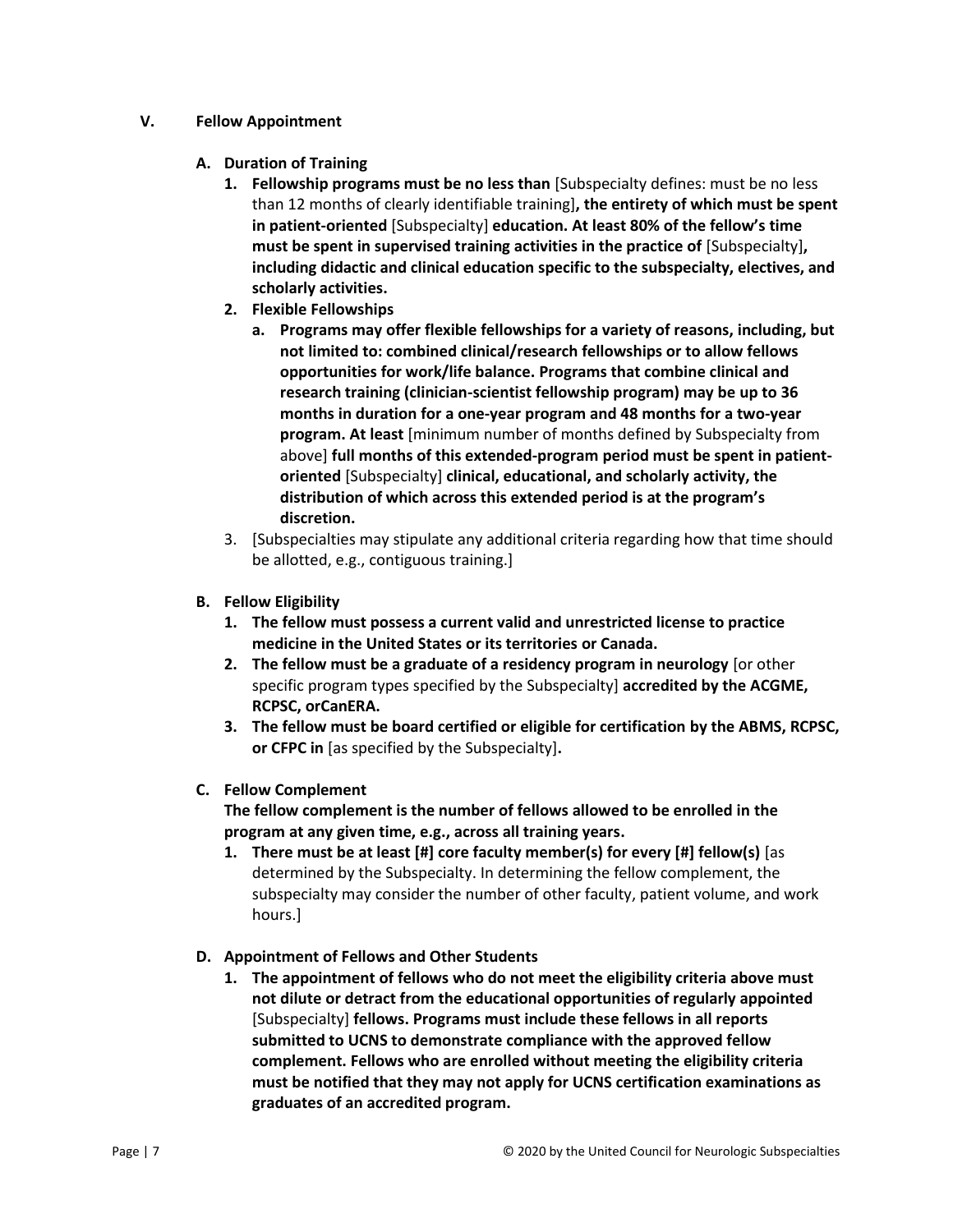#### **VI. Educational Program**

- **A. Role of the Program Director and Faculty**
	- **1. The program director, with assistance of the faculty, is responsible for developing and implementing the academic and clinical program of fellow education by:**
		- **a. preparing a written statement to be distributed to fellows and faculty and reviewed with fellows prior to assignment, which outlines the educational goals and objectives of the program with respect to the knowledge, skills, and other attributes to be demonstrated by fellows for the entire fellowship and on each major assignment and each level of the program,**
		- **b. preparing and implementing a comprehensive, well-organized, and effective curriculum, both academic and clinical, which includes the presentation of core specialty knowledge supplemented by the addition of current information, and**
		- **c. providing fellows with direct experience in progressive responsibility for patient management.**
- **B. Competencies**
	- **1. A fellowship program must require that its fellows obtain competence in the AGCME Core Competencies to the level expected of a new practitioner in the subspecialty. Programs must define the specific and unique learning objectives in the area including the knowledge, skills, and behaviors required and provide educational experiences as needed in order for their fellows to demonstrate the core competencies.**
	- **2. The program must use the ACGME Core Competencies to develop competencybased goals and objectives for all educational experiences during the period of fellowship training in** [Subspecialty]**.**
- **C. Didactic Components**
	- **1. The program must include structured, fellow-specific educational experiences such as rounds, conferences, case presentations, lectures, and seminars that complement the clinical and self-directed educational opportunities. Together, various educational experiences must facilitate the fellow's mastery of the core content areas and foster the competencies as described above.**
	- 2. [Subspecialty-specific didactic criteria. The Subspecialty may wish to use the UCNS Content Outline for guidance when developing didactic content.]
- **D. Clinical Components**
	- **1. The fellow's clinical experience must be spent in supervised activities related to the care of patients with** [conditions specified by the Subspecialty]**. Clinical experiences may include all training relevant to** [Subspecialty], **including lectures and individual didactic experiences and journal clubs emphasizing clinical matters.**
	- 2. [Subspecialty stipulates additional clinical components to be included in the program requirements]
- **E. Scholarly Activities**
	- **1. The responsibility for establishing and maintaining an environment of inquiry and scholarship rests with the faculty. Both faculty and fellows must participate actively in some form of scholarly activity. Scholarship is defined as activities unrelated to the specific care of patients, which includes scholarship pertaining to**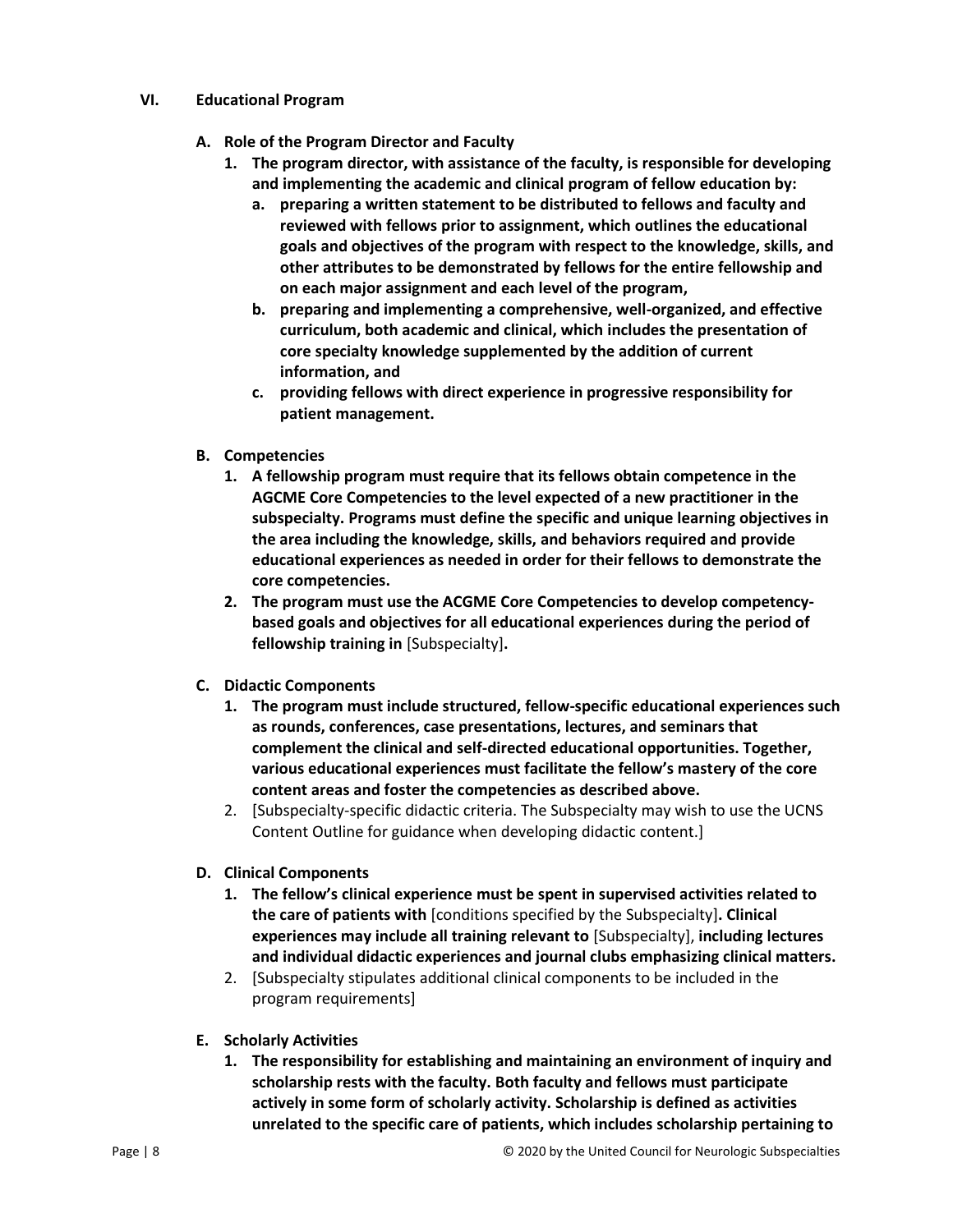**research, writing review papers, giving research-based lectures and participating in research-oriented journal clubs.**

- **2. There must be adequate resources for scholarly activities for faculty and fellows.** [The Subspecialty may stipulate the sufficient laboratory space, equipment, computer services for data analysis, and statistical consultation services required**.]**
- **F. Fellow Supervision, Clinical Experience and Education, and Well-Being Providing fellows with a sound academic and clinical education must be carefully planned and balanced with concerns for patient safety and fellow well-being. Each program must ensure that the learning objectives of the program are not compromised by excessive reliance on fellows to fulfill service obligations. Didactic and clinical education defined by the program requirements must have priority in the allotment of a fellow's time and energy.**
	- **1. Fellow Supervision**
		- **a. All patient care required by the program requirements must be supervised by qualified faculty. The program director must ensure, direct, and document adequate supervision of fellows at all times. Fellows must be provided with rapid, reliable systems for communicating with supervising faculty.**
		- **b. Faculty schedules must be structured to provide fellows with continuous supervision and consultation.**
		- **c. Faculty and fellows must be educated about and meet ACGME or CanERA requirements concerning faculty and fellow well-being and fatigue mitigation.**
	- **2. Clinical Experience and Education and Well-Being**
		- **a. Clinical assignments must recognize that the faculty and fellows collectively have responsibility for the safety and welfare of patients. Fellow clinical experience and education supervision, and accountability, and clinical work hours, including time spent on-call, must comply with the current ACGME or CanERA institutional program requirements.**

#### **VII. Evaluation**

- **A. Fellow Evaluation**
	- **1. Fellow evaluation by faculty must:**
		- **a. take place at least semi-annually to identify areas of weakness and strength, which must be communicated to the fellow,**
		- **b. use the subspecialty milestones to document fellow experience and performance, and**
		- **c. include the use of assessment results to achieve progressive improvements in the fellow's competence and performance in the ACGME Core Competencies and the subspecialty's core knowledge areas. Appropriate sources of evaluation include faculty, patients, peers, self, and other professional staff.**
	- **2. The program must include a mechanism for providing regular and timely performance feedback to fellows. Issues of unacceptable performance must be addressed in a timely fashion and in accordance with the policies and procedures of the sponsoring institution.**
	- **3. Summary and final evaluation of the fellow must:**
		- **a. be prepared by the program director and should reflect the input of faculty,**
		- **b. include a formative evaluation of the fellow's demonstration of learning objectives and mastery of the ACGME Core Competencies using the subspecialty's milestones,**